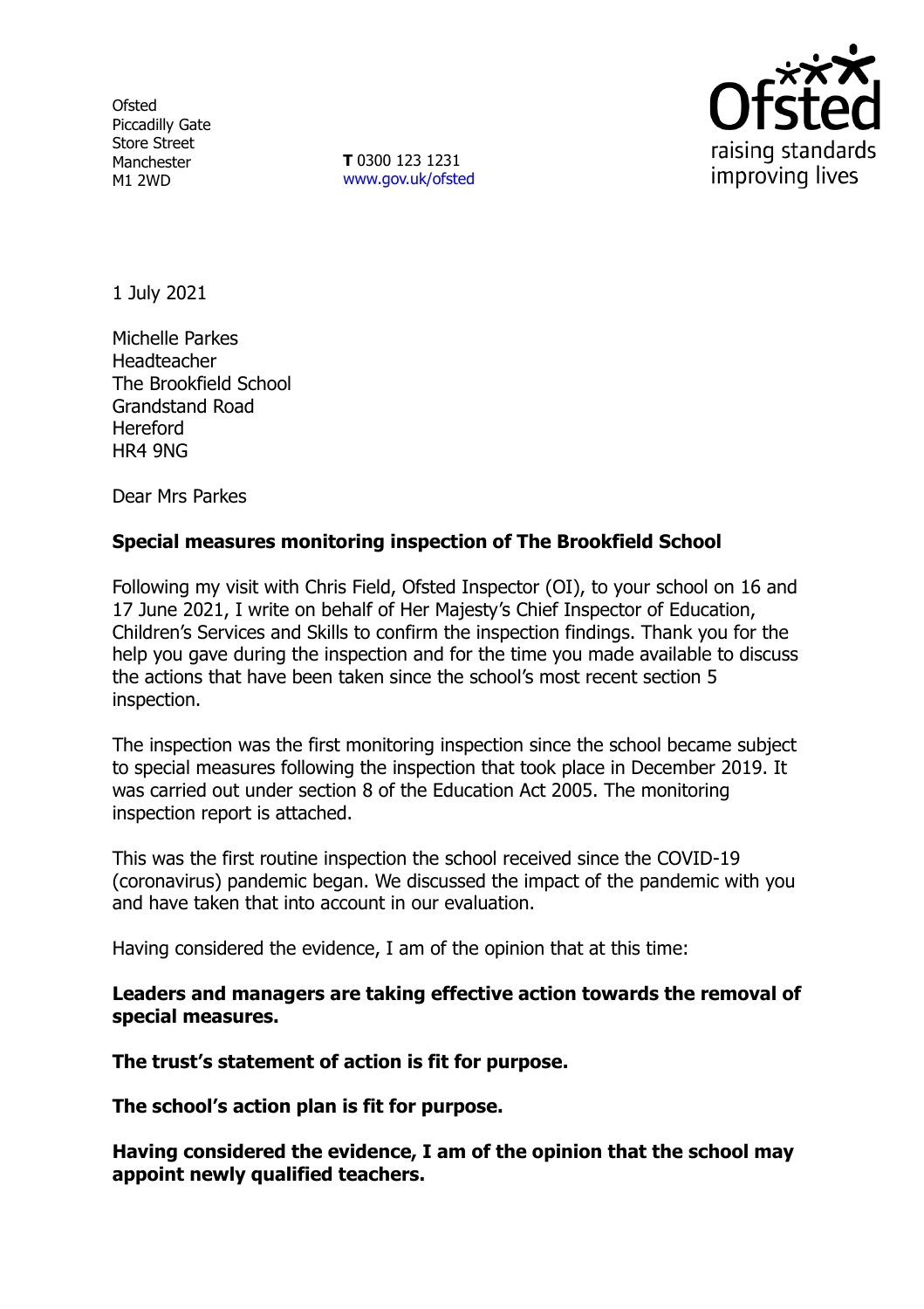

I am copying this letter to the chair of directors of the trust, the regional schools commissioner and the director of children's services for Herefordshire. This letter will be published on the Ofsted reports website.

Yours sincerely

Deb Jenkins **Her Majesty's Inspector**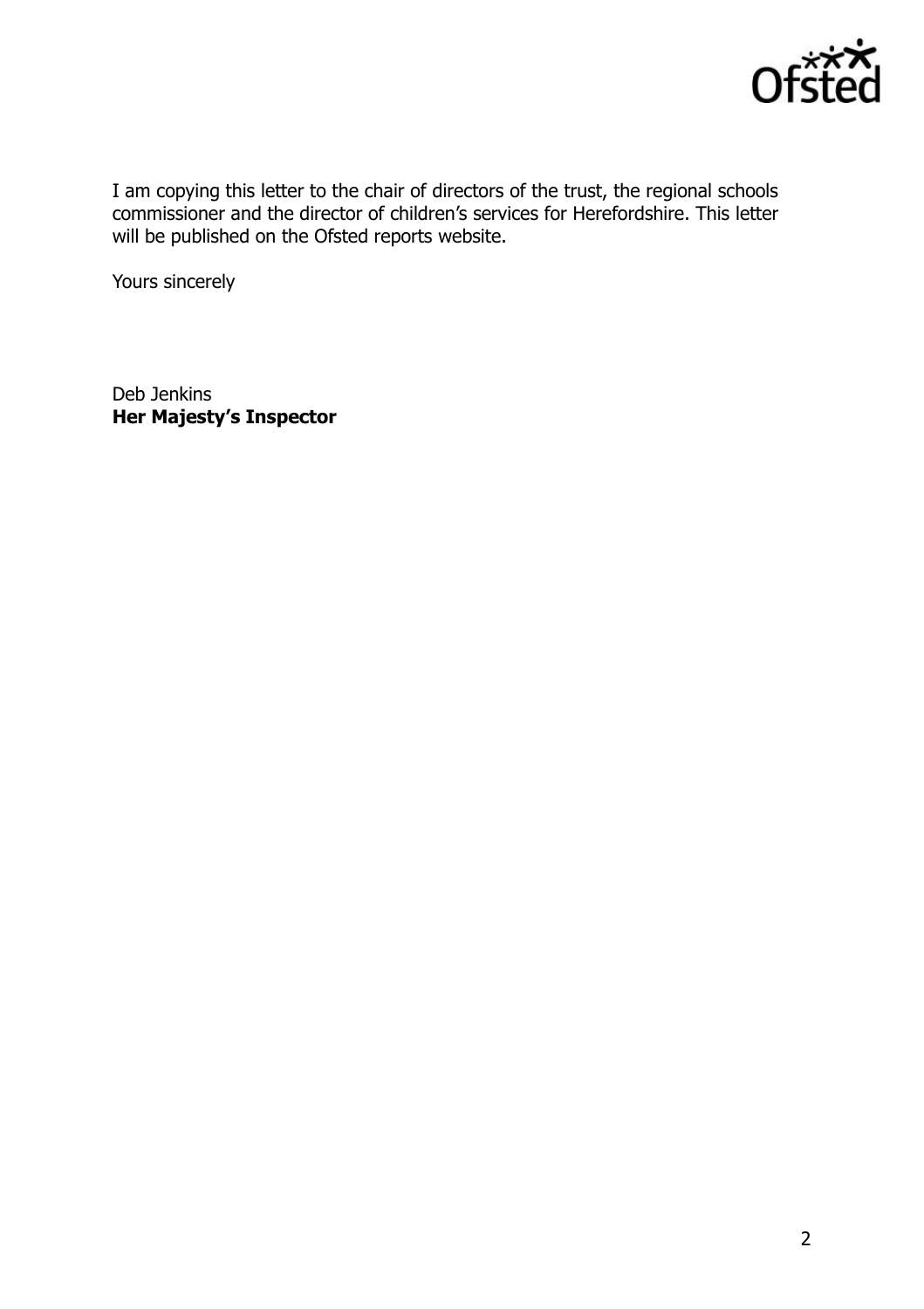

### **Report on the first monitoring inspection on 16 and 17 June 2021**

### **Context**

During the pandemic, leaders worked hard to ensure that pupils were receiving an education either remotely or on site. They made sure that pupils were being appropriately safeguarded. Leaders took the opportunity to redevelop the curriculum. They had to adjust some aspects of the curriculum as pupils were not able to access community activities to support the development of their social and independence skills. Now that restrictions are easing, leaders are prioritising these experiences. Staff absence has affected the pace of development of some curriculum areas.

The school's assistant headteacher has been appointed to the substantive deputy headteacher role. A new assistant headteacher has recently been appointed and is due to join the school in September 2021. The trustees have recently established a local governing board. The school is in the process of identifying a new academy sponsor as part of the 'rebrokering' process. Plans are in place to begin a building project at the school to improve the facilities, including additional classrooms and a sports hall, and to bring the school's off-site provision onto the premises. It is anticipated that this work will begin in September 2021.

#### **The progress made towards the removal of special measures**

Leaders and governors have established high expectations for the school. The actions they have taken to improve the school and its curriculum are beginning to have an impact. Staff and parents are both positive about and supportive of the changes that have taken place in the school, particularly since the appointment of the new headteacher. All members of staff who responded to the staff questionnaire said they were proud to be a member of The Brookfield School.

Following the previous remote monitoring visit and the need for more focus on education from a governance perspective, trustees have set up a local governing board. The board includes parent members and individuals with educational expertise to ensure a broad and relevant skill set. Members have completed safeguarding training but need additional training to ensure they understand their statutory responsibilities set out in the school's scheme of delegation.

Leaders have set out their intent for the curriculum, based on the national curriculum, across the school clearly. While much work has been done to develop a suitable curriculum, it remains a priority for development as there is still more to do. Some subjects are better developed than others. There are relative strengths in English and physical education (PE). The curriculum in these subjects is well planned. Pupils are being exposed to a range of reading genres, suitably planned and sequenced. Writing is developing and the subject leader for English has a clear plan for improvement.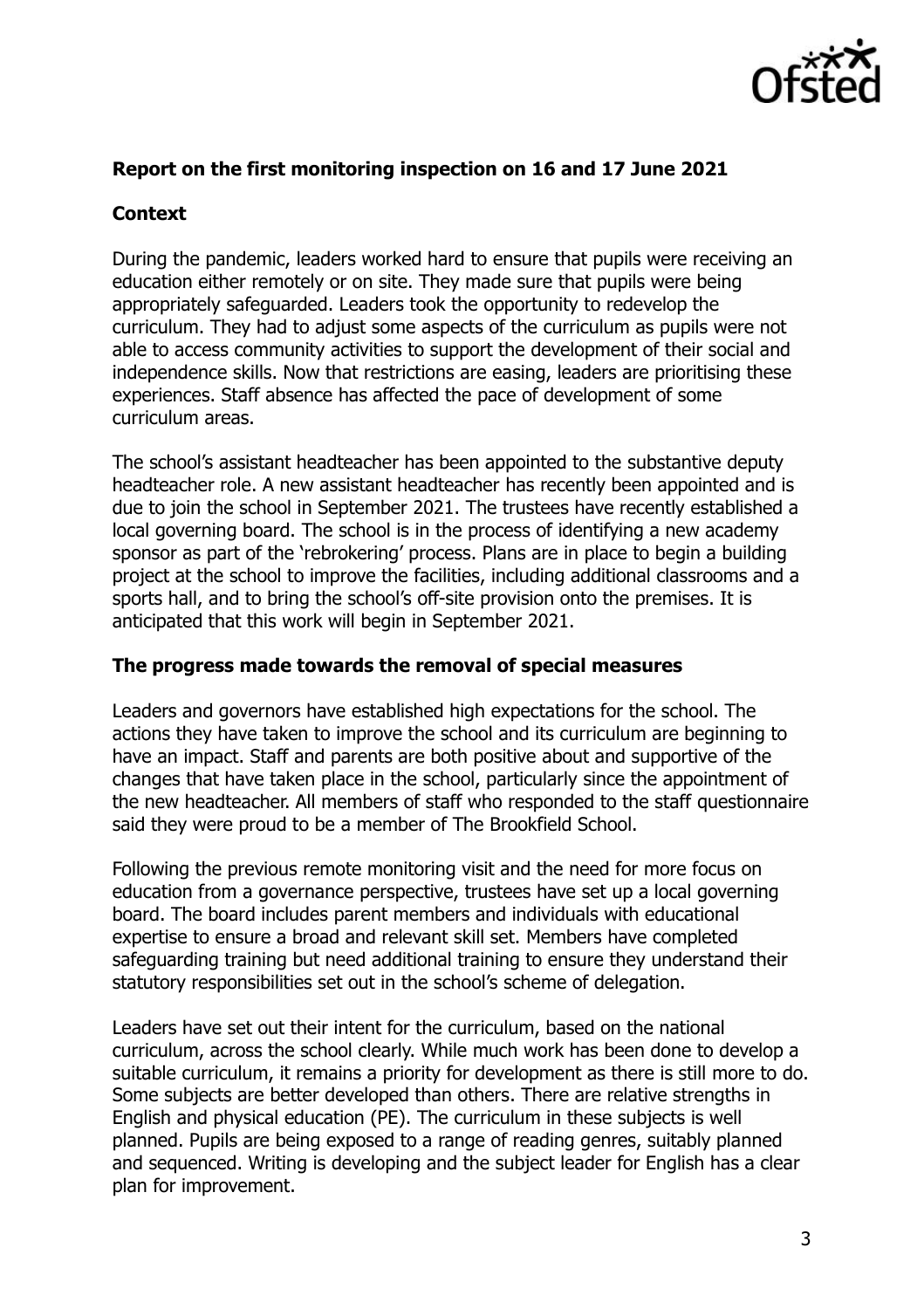

Other subjects, including mathematics, remain as work in progress. Currently, there are no medium-term plans informed by the long-term planning of each subject. As a result, plans do not identify a sequence of learning for pupils over time, nor identify key concepts, vocabulary and knowledge that pupils will learn by the end of each year.

The lack of sequencing in curriculum subjects is reflected in the work in pupils' books. Work does not consistently align with long-term planning. In some subjects, the curriculum delivery is not well sequenced and jumps from one topic to another without building on prior learning. For example, pupils completed one lesson on climate areas of the world, then looked at continents, then elements of a rainforest. Leaders have not identified the key skills that pupils need to develop over time to support their knowledge and understanding in subjects such as PE and art. Consequently, pupils' knowledge is not sufficiently embedded in some subjects.

The school's personal, social and health education curriculum is being reviewed. Leaders need to ensure that topics are planned to be delivered at an appropriate time and not constrained by examination specifications. For example, the Year 10 plan includes 'what is puberty?' while menstruation was covered in earlier years. Inspectors saw evidence that when topics are revisited, often because of welfare concerns such as the misuse of drugs and alcohol, pupils are retaining this knowledge well.

The breadth of the curriculum has been affected by the pandemic. Year 9 pupils have not been able to access the humanities curriculum. Off-site PE activities had to be suspended, but these are now resuming. Dance is not included in the PE curriculum, but leaders have plans to address this in order to broaden pupils' experiences in this subject.

Leaders use a suite of commercially produced assessment systems. Information from these assessments are used to inform interventions. Staff have focused specifically on addressing gaps in learning for pupils in key stage 4. As a result, this group of pupils have now completed functional skills qualifications in English and mathematics. Most have achieved a level 1 qualification and nearly half have achieved a level 2 qualification.

Assessment of the curriculum is less well developed, particularly in subjects other than English and mathematics. However, inspectors saw some effective peer and self-assessment practice in PE. Leaders are tracking pupils' progress in English and mathematics using out-of-date progression guidance materials based on the previous national curriculum, so need to review their approach.

Since pupils have returned to school following the most recent lockdown, leaders have carried out checks on the quality of education via learning walks, visits to lessons and scrutiny of pupils' work. They know the strengths and weaknesses in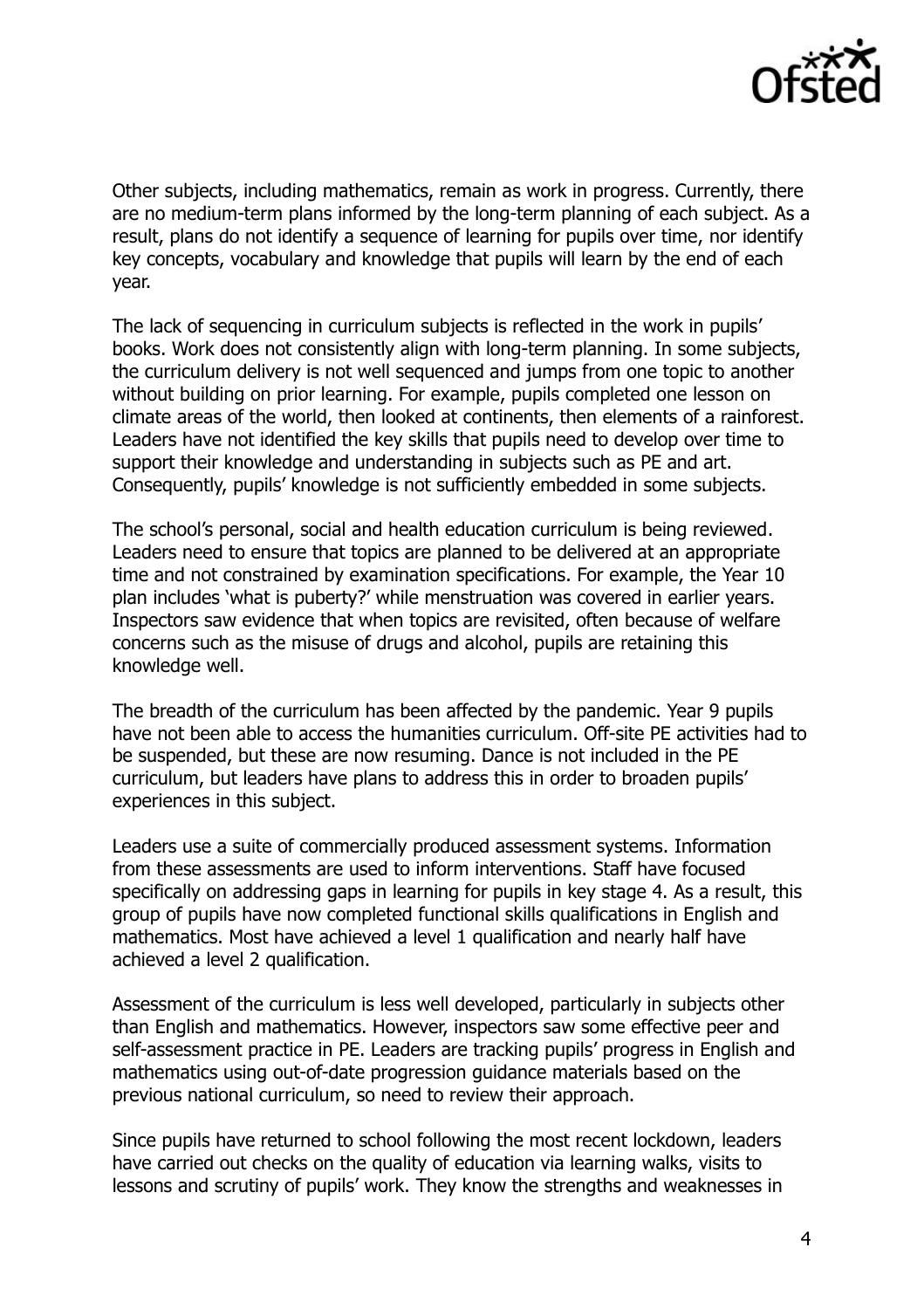

the curriculum and are working to address these. Most curriculum monitoring remains the responsibility of senior leaders because subject leaders' monitoring is at an earlier stage of development.

The development of early reading and phonics is an emerging strength. Staff have received training in phonics. The early reading leader has a good understanding of the progress pupils are making. There is a comprehensive phonics assessment system that informs the planning and delivery of phonics. Pupils are making progress, with fewer pupils now needing phonics support.

Staff ensure that pupils have reading books matched to their phonics knowledge. Pupils are using their phonics skills to decode words. They are beginning to develop some fluency in reading. The teaching of phonics can sometimes lack pace and focus, resulting in pupils sitting and waiting for a turn and not engaging in an activity. There is not yet enough of a focus on the development of handwriting and spelling in the school. The reading lead recognises this, and a planned move to a new systematic, synthetic scheme in the autumn term is likely to provide a more structured approach to the development of phonics, writing and spelling.

Reading has a prominent profile in the school and classes have well-resourced reading areas. Staff now read to pupils every day to give them experience of listening to a range of stories from different genres. Less confident readers enjoy the opportunity to read aloud to the school guinea pigs.

Staff are now receiving a wide range of professional development opportunities and, as a result, feel more valued. Teachers are now benefiting from opportunities to work with other schools to understand and to share good practice. Work with secondary subject leaders has been more challenging due to the pandemic but plans are in place to enable staff to liaise with teachers in mainstream provision. Staff spoke positively about the support they receive in terms of their workload and well-being. They told inspectors that they do not feel overburdened.

Safeguarding is now well organised and managed. Staff are confident that pupils are kept safe. Pupils told the inspectors they were safe, and inspection evidence confirms this. Senior safeguarding leaders have a good knowledge and oversight of safeguarding concerns and ensure that pupils receive timely support for their welfare, through their work with a wide range of external agencies. Staff know the pupils and their families well, along with the risks in the local area. Staff have been provided with up-to-date training on different aspects of safeguarding, such as child sexual exploitation, peer-on-peer abuse and the 'Prevent' duty. They know how to raise concerns about pupils' welfare and know the procedures to follow if there are concerns about a member of staff's behaviour.

Leaders and staff ensure that pupils have opportunities to learn about how to keep themselves safe, both online and out in the community. Pupils recently took part in a 'stop child sexual exploitation' day, enabling them to better understand risks.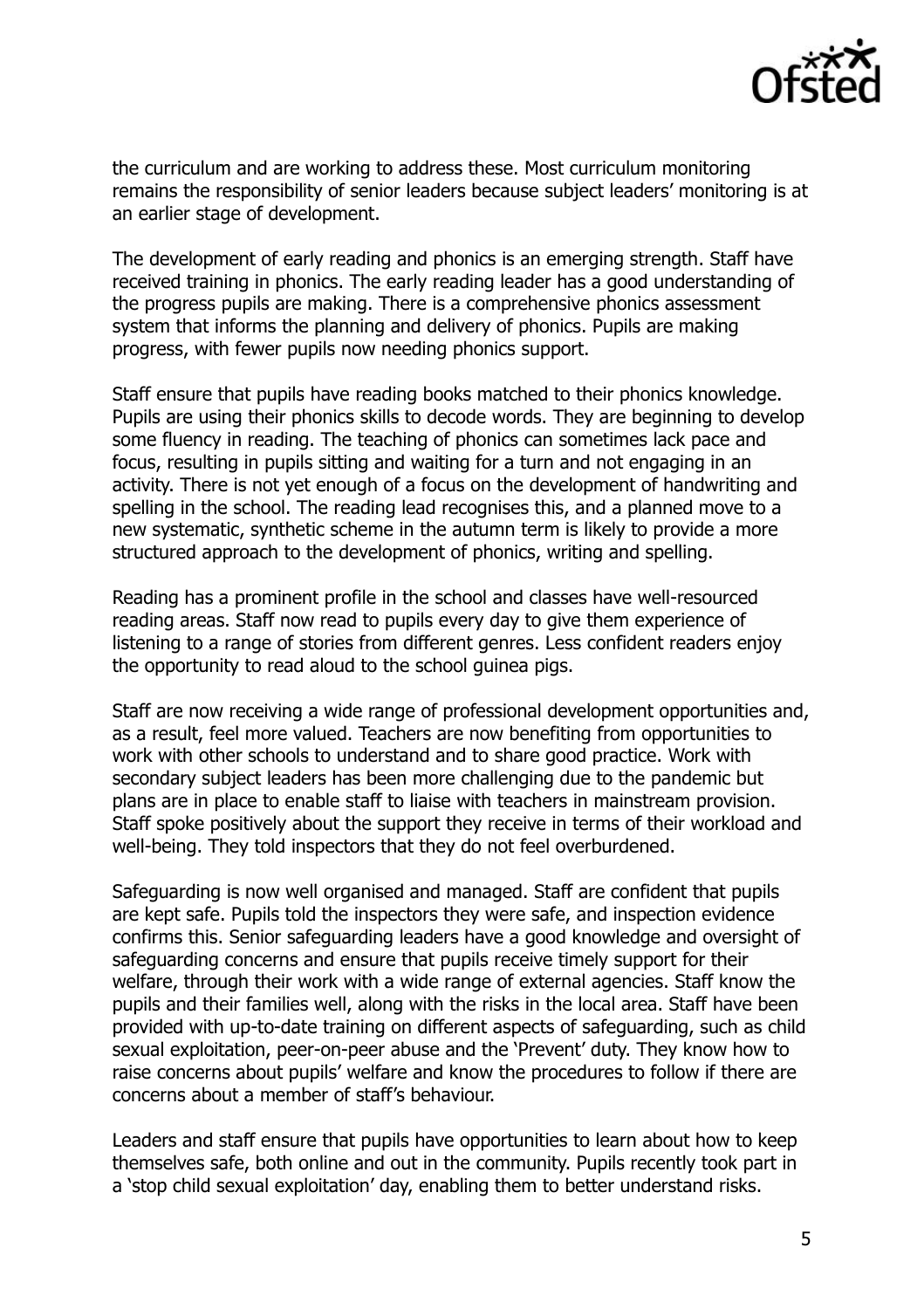

Pupils are due to visit the recently installed 'knife angel' at Hereford Cathedral, raising awareness of knife crime and the associated dangers.

Improved safeguarding also extends to much improved systems for the monitoring of the school's off-site and alternative provision. Appropriate safeguarding and health and safety checks of premises and staff have been carried out, including risk assessments. Staff complete individual risk assessments for pupils before they attend the provision, and pupils are always accompanied by school staff. The headteacher makes unannounced visits to providers to assure the course delivery. Pupils are receiving a bespoke vocational curriculum offer, well matched to their need and interests.

Pupils' behaviour at school is improving. While pupils expressed mixed views about the behaviour at school, they all agreed that there had been fewer physical interventions recently. Leaders ensure that each pupil now has a behaviour risk audit and plan designed to inform targeted support for pupils' behaviour. Previous bullying issues have been dealt with through training and intervention, and there is an overall reduction in bullying incidents. Fixed-term exclusions have also reduced and there have been no permanent exclusions.

The school's evidence shows that governors are receiving limited information about behaviour incidents in the school. There have been over 1,200 incidents recorded from the autumn term to the end of the spring term 2021. Leaders are not analysing any emerging trends, for example in terms of types of incident and frequency. Without this information, governors are not able to challenge leaders' actions to address and reduce different types of behaviour. Physical interventions saw a significant increase in the latter half of the spring term, which leaders attribute to returning to school after lockdown. These interventions are now decreasing. At the moment, leaders use two different systems for the recording of physical interventions. Information about behaviours leading to a physical intervention or post incident reflections with pupils are not captured well enough.

Pupils' attendance at school remains stubbornly low. During the pandemic, leaders worked hard to ensure that pupils attended school, but this attendance has not been sustained. Over one third of pupils are persistently absent. While attendance targets are displayed around the school for pupils to see, they are set at 90% and are not aspirational. While leaders assert that the arrangements for the small number of pupils on part-time timetables are reviewed regularly, they were not able to provide evidence of this.

#### **Additional priorities for improvement**

■ Leaders should ensure that the curriculum content in every subject is clearly mapped and sequenced, enabling pupils to build on and consolidate their knowledge and skills.